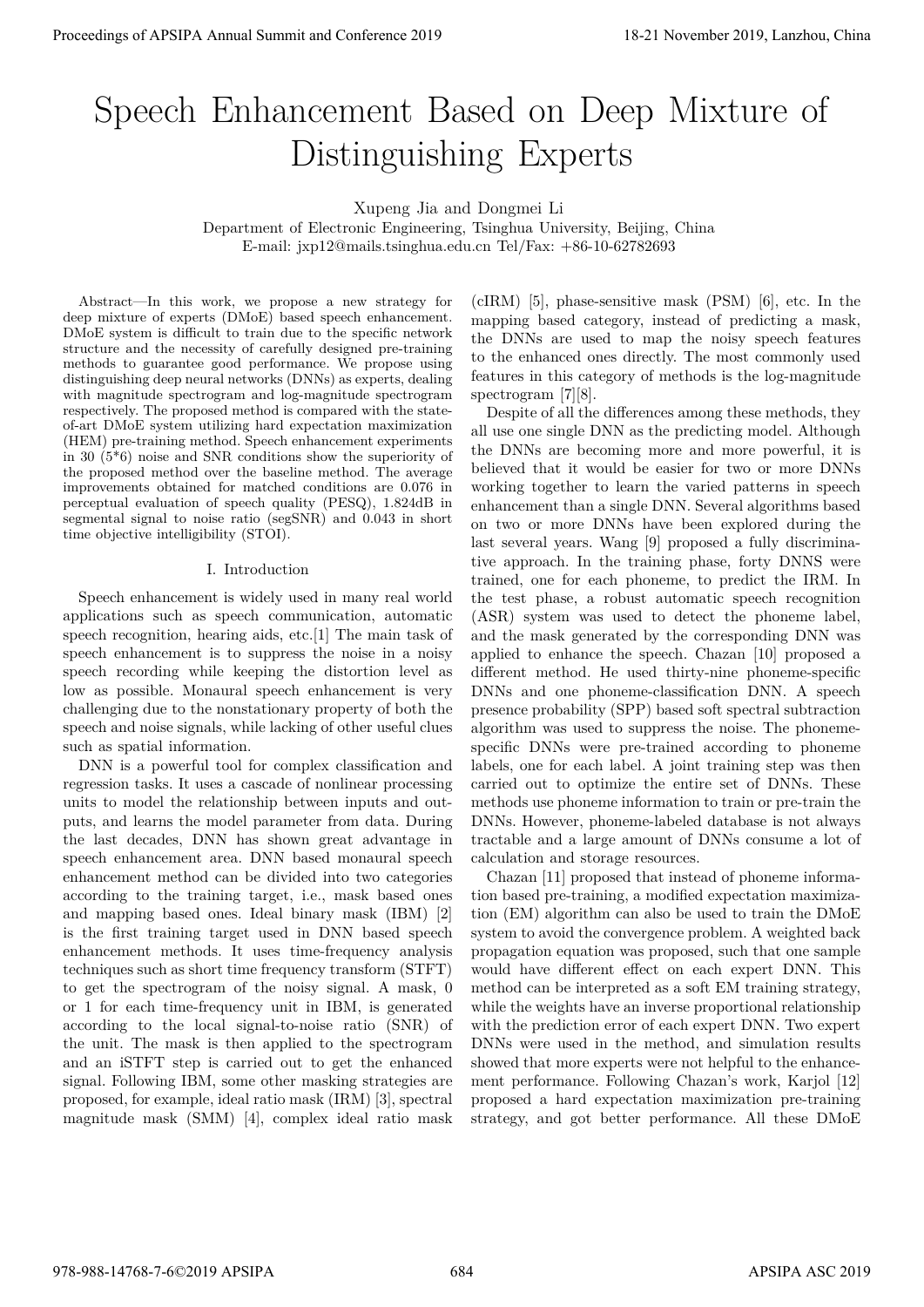systems mentioned above use homogeneous expert, which means that the expert DNNs have same structure, and the inputs and outputs of them are similar with respect to their physical meaning and distribution. In this work, we propose a DMoE system with distinguishing experts. We name it as deep mixture of distinguishing experts (DMoDE). DMoDE system has two main advantages. Firstly, it is easier to train. DMoDE can be trained with normal back-propagation algorithm, while traditional DMoE systems need carefully designed training strategies to avoid the convergence problem. Secondly, it has better performance. Each expert has its own strength, and they can be complementary with each other.

It should be mentioned here that although our original intention of proposing the DMoDE system is to improve the DMoE system on both the training complexity and the speech enhancement performance, we find out later that the DMoDE system has some similarity with the ensemble methods. The ensemble methods, or the fusion methods, try to propose a framework of combining different speech enhancement methods to get better performance. Roux [13] proposed an ensemble learning method. Different speech enhancement methods based on binary masking can be combined by either a simple averaging strategy, or a learned classifier such as support vector machine or decision trees. Zhang [14] proposed a DNN based ensemble method. Several DNNs with different context window length are put together to form a module, and several modules are stacked together to get the final enhancement result. The work focusses on the information contained in the context windows with different length. The DNNs in the upper module take the outputs of the DNNs in the lower module as inputs, and there is only one DNN in the last module so that no extra strategy is needed to combine the outputs of different DNNs. Jaureguiberry [15] proposed a fusion method. Instead of the stacking framework used in the above mentioned methods, the final result is calculated as a weighted sum of the submethods, such as a NMF-based method and a DNN-base method. The weight factors are calculated by a single-layer network, which is claimed to have better performance than deeper networks. The network takes the original signal together with the outputs of the sub-methods with a certain context window as input. In DMoDE, we focus on taking the advantage of different DNN based methods. The weighted sum strategy is applied while the weight calculating network, which is named as gating DNN, takes only the original signal as input, and the context window length is the same with the expert DNNs, so that the whole system can be jointly optimized. Proceedings of APSIPA Annual Summit and Conference 2019<br>
Supplies to the conference 2019 18-21 November 2019 18-21<br>
main that the expect EPS kare was attended in the conference 2019<br>
to the right shown and distinction in

The rest of the paper is organized as follows. In section 2, we briefly introduce the HEM strategy, and describe our DMoDE system in detail. Then in section 3, we present some experiment results and discussion about DMoDE. Finally, we draw the conclusion and summarize the paper in section 4.



Fig. 1. Schematic diagram of DMoE.

## II. Deep mixture of distinguishing experts

Deep mixture of experts (DMoE) is a special case of mixture of experts where the experts employed are DNNs. The structure of DMoE is shown in Figure 1. *N* expert DNNs are trained to solve the problem separately, and a gating DNN, which is actually a classifier, combines the outputs of the expert DNNs by a weighted-sum strategy. The output of such a system  $\hat{y}$  is given by,

$$
\hat{y} = \sum_{n=1}^{N} w_n(x) f_n(x) \tag{1}
$$

where *N* is the total number of the expert DNNs, *x* is the input of the system,  $f_n(x)$  is the output of the  $n^{th}$  expert DNN, and  $w_n(x)$  is the corresponding weight generated by the gating DNN. In the scope of speech enhancement, the input *x* is a set of features of noisy speech and the target *y* can be the corresponding features of clean speech, or the ideal masks. To train the system, we expect to reduce the error  $(\epsilon)$  between  $\hat{y}$  and *y*. The objective function to be minimized can be written as,

$$
\epsilon = \frac{1}{M} \sum_{m=1}^{M} d(y_m, \hat{y}_m)
$$
  
= 
$$
\frac{1}{M} \sum_{m=1}^{M} d(y_m, \sum_{n=1}^{N} w_n(x_m) f_n(x_m))
$$
 (2)

where *M* is the total number of training samples, *x<sup>m</sup>* and  $y_m$  are input features and output corresponding to the  $m<sup>th</sup>$  sample, and  $d()$  is an error metric like mean square error or mean absolute error. However, it has been noted that training such a model with random initialization may lead to convergence problem [10]. Several algorithms have been proposed to solve the convergence problem, among which the hard EM pre-training strategy [12] has been proved the most successful. In the following section we will explain the hard EM pre-training strategy and show its defect which restricts it performance.

# A. Hard EM pre-training

Karjol proposed hard EM pre-training strategy to solve the convergence problem of DMoE system. To pre-train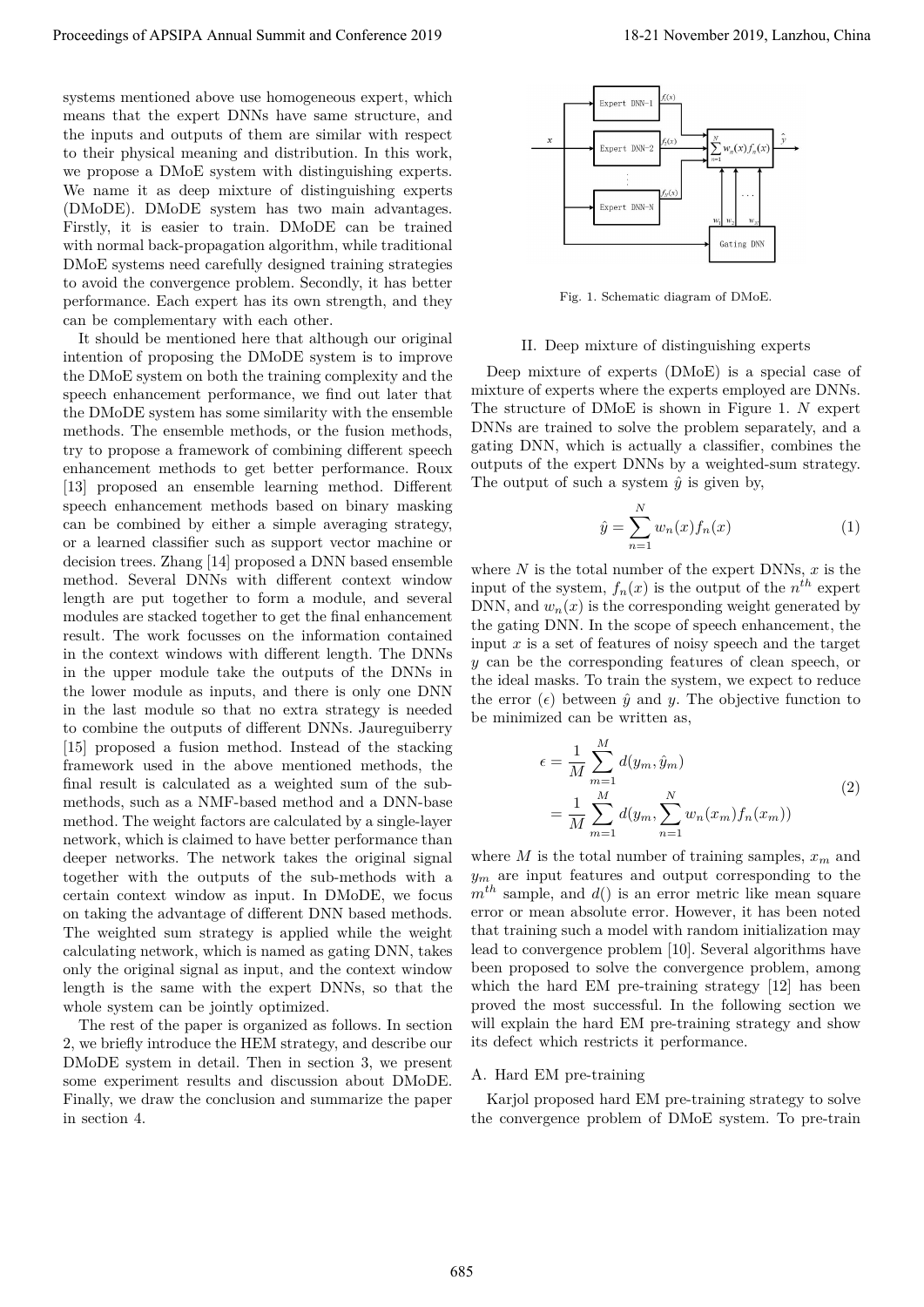the expert DNNs, a weighted loss function is used,

$$
\epsilon_n = \frac{1}{M} \sum_{m=1}^{M} p_{n,m} d(y_m, f_n(x_m)), n = 1, 2, ..., N
$$
 (3)

where *M* is the total number of the training samples, *N* is the number of expert DNNs,  $\epsilon_n$  is the loss of the  $n^{th}$ expert DNN,  $y_m$  is the target value of the  $m^{th}$  sample,  $f_n(x_m)$  is the output of the  $n^{th}$  expert DNN corresponding to the  $m^{th}$  sample, and  $d()$  is the error metric.  $p_{n,m}$  is the weight of the  $m^{th}$  sample for the  $n^{th}$  expert DNN.

$$
p_{n,m} = \begin{cases} 1, if \ n = arg \min_n d(y_m, f_n(x_m)) \\ 0, otherwise \end{cases} \tag{4}
$$

With  $p_{n,m}$  determined, the expert DNNs can be optimized by finding the minimum of the objective function via backpropagation algorithm,

$$
\theta_n = \arg\min_{\theta} \epsilon_n, n = 1, 2, \cdots, N \tag{5}
$$

It can be seen that finding the optimal  $p$  and  $\theta$  is a chicken-and-egg problem, because they depend on each other. Karjol proposed to use generalized EM method to solve this problem. The procedure is as follows:

- 1) Initialize the parameters  $\theta^0$
- 2) Calculate  $p^t$  based on  $\theta^t$  according to Equation (4)
- 3) Train each expert DNN with  $p$  fixed to  $p<sup>t</sup>$  and get  $\theta^{t+1}$
- 4) Repeat step 2 and step 3 until Equation (5) converges

The DMoE system trained with hard EM pre-training strategy outperforms the single model based system and Chazan's soft EM based DMoE system. However, it still has two main disadvantages. The first one is that the EM procedure is very time-consuming. According to the algorithm, every time *p* changes, the model needs to be trained thoroughly. Although the number of training epochs can be limited to a certain number, the whole iteration still costs much more time than training a single DNN-based system. What's more, as far as we know, no proof guarantees the convergence of this iteration because optimization of the DNN itself is a complex procedure. The second disadvantage is that it cannot detect or avoid the over-fit problem, which will be shown in section 3. Proceedings of APSIPA Annual Summit and Conference 2019 18-21 November 2019, Lanzhou, China 686 no 1972, a couple of the state of the state of the state of the state of the state of the state of the state of the state of

#### B. Proposed method

As discussed in previous sections, all of the pre-training strategies based on hard EM algorithm, soft EM algorithm and phoneme information can train a DMoE system successfully. We think that the reason why these pretraining strategies can help to avoid the convergence problem is that the pre-training stage sets the expert DNNs to different status. The pre-trained expert DNNs have significantly different distributions of outputs corresponding to the same inputs. Based on this difference, the gating DNN can be trained easily and the whole system can converge to a certain point. According to this analysis, we propose a novel way to solve the convergence problem.

Instead of using the same expert DNNs, we propose to using distinguishing expert DNNs and we name it as deep mixture of distinguishing experts (DMoDE).

Log-magnitude (or log-power) spectra has been widely used in mapping-based speech enhancement system. However, magnitude spectra can also be used to replace the log-magnitude spectra and has a different error distribution. Assuming that two DNNs performing the logmagnitude spectra mapping and magnitude spectra mapping respectively are trained equally well, which means that the outputs of the two DNNs have the same additive error *e*, the predicting error of the magnitude spectra mapping system is:

$$
E_{mag} = e \tag{6}
$$

and the predicting error of the log-magnitude spectra mapping system is:

$$
E_{log} = exp(log(s) + e) - s
$$
  
=  $s * (exp(e) - 1)$  (7)

where *s* is the magnitude of the corresponding timefrequency unit. Noting that  $s > 0$ ,  $E_{log}$  and  $E_{mag}$  have the same sign. We have:

$$
|E_{log}| < |E_{mag}| \Leftrightarrow \frac{e}{s * (exp(e) - 1)} > 1
$$
  

$$
\Leftrightarrow s < \frac{e}{exp(e) - 1}
$$
 (8)

To make the condition more clearly, we draw the last inequation in figure 2. The solid line stands for the inequation in Equation (8). The dashed line stands for *s* = *−e*. This is because that in the magnitude spectra mapping system, the output  $\hat{y}$  of the DNN cannot be negative.

$$
\hat{y} = s + e \ge 0\tag{9}
$$

The shadow area in figure 2 shows the condition in equation (8). In [4], Wang proposes a similar deduction on the error relationship between FFT-mask and logmagnitude spectra mapping. Wang draws the conclusion that because in practice,  $s \gg 1$  when speech is present, FFT-mask is more accurate than log-magnitude spectra mapping. However, high prediction accuracy of the large magnitude time-frequency points only is not enough for a good speech enhancement system. The time-frequency points of which the magnitudes are small should be considered as well. Besides, we normalize the magnitudes before calculating the log values. This results in more timefrequency points whose magnitudes are smaller than 1 and are more likely locating in the shadow area in Figure 2.

Figure 3 shows the simulation results of the relative relationship between  $E_{log}$  and  $E_{mag}$ . The two DNNs are trained with the same setup which is described in section 3. The error results are calculated under the condition of 0dB babble noise with 100 sentences from TIMIT dataset. The bin-wise average absolute errors are divided by the errors of the magnitude spectra mapping model to get the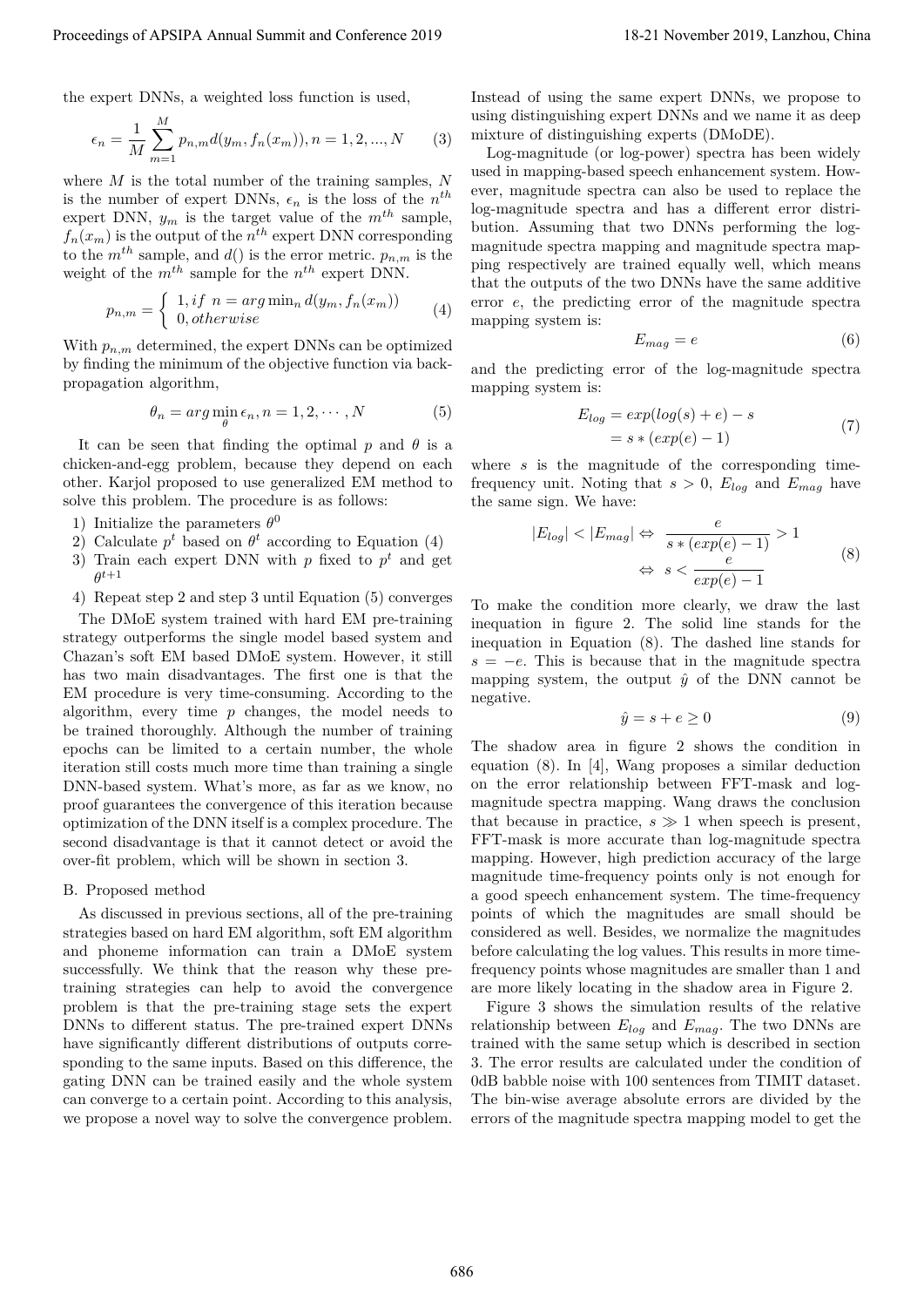

Fig. 2. Error relationship curve between *Elog* and *Emag*



Fig. 3. simulation results of the relative relationship between *Elog* and *Emag*

relative errors. The dash-dot line which has a constant value of one stands for the magnitude spectra mapping model and the solid line stands for the log-magnitude spectra mapping model. The bins in Figure 3.a have the equally divided range of magnitude. It proves that only when the magnitudes are small, *Elog* is supposed to be smaller than  $E_{mag}$ . The bins in Figure 3.b have the same number of time-frequency points. The points are sorted according to the magnitudes. It can be seen that more than seventy percent of the time-frequency points have smaller error with the log-magnitude spectra mapping system.

The proposed DMoDE system is as follows. It has the same global structure with DMoE system, which is depicted in Figure 1. It includes  $N = 2$  expert DNNs. The expert DNN 1 is trained for magnitude spectra mapping and the expert DNN 2 is trained for log-magnitude spectra

mapping. The input  $x$  and the output  $\hat{y}$  are the magnitude spectra of noisy and enhanced speech respectively. Note that *log*() and *exp*() are implemented as the input and output layer in expert DNN 2. In this way, the inputs and outputs of the two expert DNNs are consistent and the whole system can be optimized jointly. To train the DMoDE system, we first pre-train the two expert DNNs as two independent single DNN-based speech enhancement model. After that we fix the parameters of the two expert DNNs and train the gating DNN. At last we jointly train the whole system for a few epochs. The experiment results and discussions are presented in the next section.

#### III. Experiment results

# A. experiment setup

We use TIMIT [16] and NoiseX-92 [17] databases for clean speech and noise recordings respectively. TIMIT database is divided into train and test categories containing 4620 and 1680 speech utterances respectively and the sampling rate is 16kHz. The noise recordings includes 15 types of noise, and the sampling rate is 19.92kHz. To generate the noisy speech signals, we down sample the noise recordings to the sampling rate of 16kHz. Five types of noise recordings are used for training, which are babble, white, factory1, buccaneer1 and destroyerops. Utterances chosen from the train category of TIMIT database are mixed with these five noise recordings at six different SNR levels, -5dB, 0dB, 5dB, 10dB, 15dB and 20dB. Thus, we have 30 configurations (5 noise types and 6 SNR levels). We randomly choose 200 utterances for each configuration. These 6000 utterances are divided into train and validation set at a ratio of 8:2. To generate the test set, we randomly choose 60 utterances from the test category of TIMIT database for each configuration. Extra four types of noise, namely f16, leopard, machinegun and pink, are used to test the generalization performance in unmatched situation. Proceeding of APSIPA Annual Summit and Conference 2019 18-21 November 2019 18-21 November 2019 18-21 November 2019 18-21 November 2019 18-21 November 2019 18-21 November 2019 18-21 November 2019 18-21 November 2019 18-21

The DMoDE system includes three DNNs, and each DNN has three hidden layers with 2048 units for each layer. ReLU is used as the activation function. The frame length is set to 512 points and the overlap length is 256 points. The input of the system consists of seven frames, with the target frame in the middle of the segment. The output of the system includes the target frame only. Except for the proposed DMoDE system, four other methods are implemented for comparison, which are the log-magnitude spectra mapping system, the magnitude spectra mapping system, the original DMoE system [12], and the magnitude mapping based DMoE system, donated as S-log, S-mag, D-log and D-mag respectively. The DNNs in these systems have the same setup with DMoDE system.

We compare the performance of the different systems in terms of PESQ, STOI and segSNR. PESQ measures the perceptual quality of speech, while STOI measures the intelligibility. SegSNR provides information about the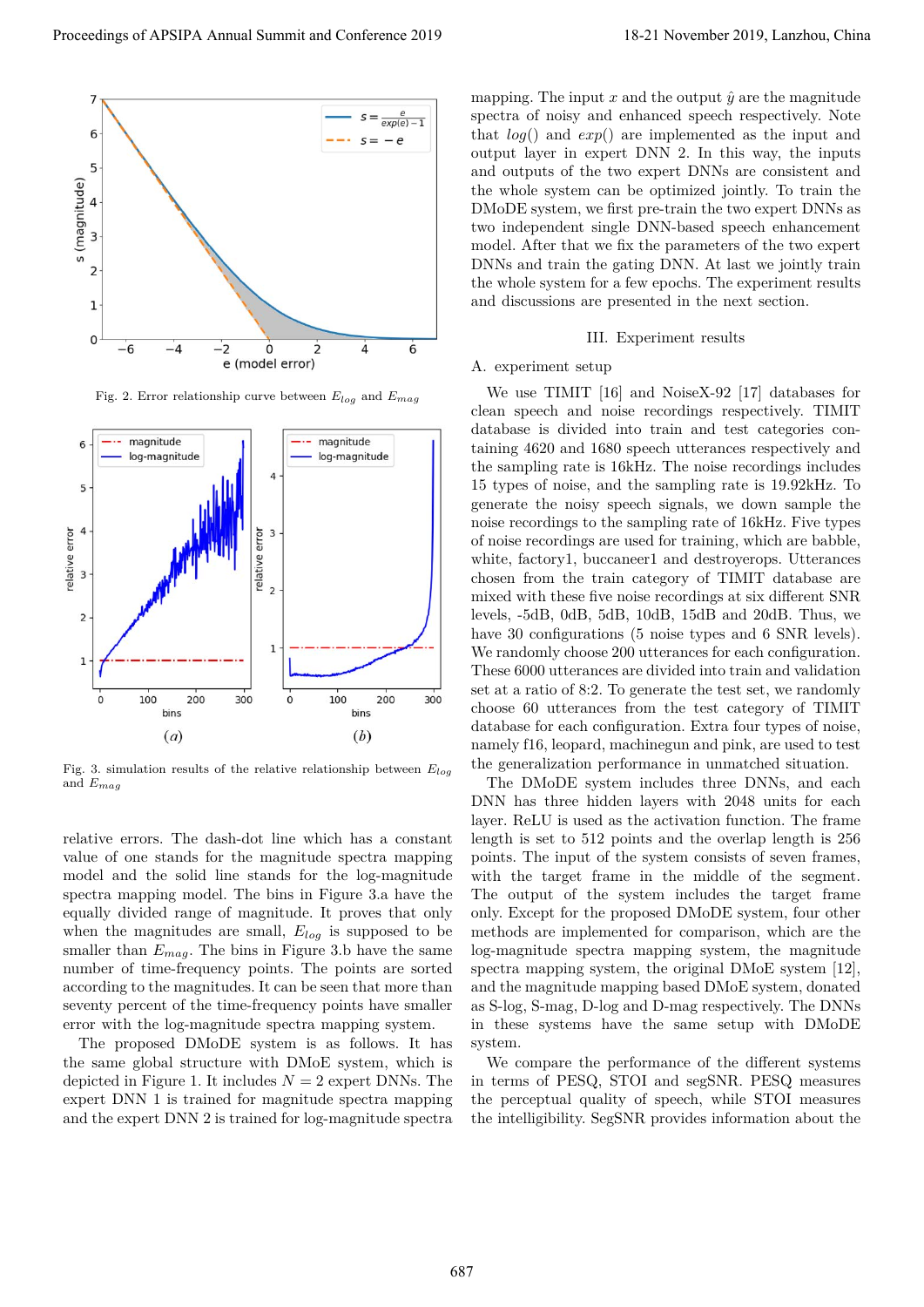TABLE I Experiment results in matched situation

|             | <b>PESQ</b>    |             |                |               |                 |       |  |  |
|-------------|----------------|-------------|----------------|---------------|-----------------|-------|--|--|
|             | $-5dB$         | 0dB         | 5dB            | 10dB          | 15dB            | 20dB  |  |  |
| noisy       | 1.275          | 1.609       | 1.977          | 2.355         | 2.715           | 3.071 |  |  |
| $S-log$     | 1.690          | 2.172       | 2.574          | 2.902         | 3.137           | 3.291 |  |  |
| $S$ -mag    | 1.917<br>2.340 |             | 2.682          | 2.936         | 3.109           | 3.228 |  |  |
| $D$ - $log$ | 1.765          | 2.244       | 2.640          | 2.966         | 3.207           | 3.360 |  |  |
| $D$ -mag    | 1.942          | 2.356       | 2.683          | 2.951         | 3.147           | 3.298 |  |  |
| ours        | 1.932          | 2.359       | 2.711          | 3.010         | 3.235           | 3.389 |  |  |
|             |                | <b>STOI</b> |                |               |                 |       |  |  |
|             | $-5dB$         | 0dB         | $5\mathrm{dB}$ | $10\text{dB}$ | $15\mathrm{dB}$ | 20dB  |  |  |
| noisy       | 0.551          | 0.668       | 0.779          | 0.869         | 0.932           | 0.969 |  |  |
| $S-log$     | 0.627          | 0.745       | 0.823          | 0.875         | 0.908           | 0.933 |  |  |
| S-mag       | 0.692          | 0.802       | 0.874          | 0.920         | 0.948           | 0.965 |  |  |
| $D$ - $log$ | 0.641          | 0.756       | 0.835          | 0.885         | 0.917           | 0.941 |  |  |
| $D$ -mag    | 0.696          | 0.807       | 0.878          | 0.924         | 0.953           | 0.969 |  |  |
| ours        | 0.695          | 0.807       | 0.879          | 0.926         | 0.954           | 0.971 |  |  |
|             |                |             |                | SegSNR        |                 |       |  |  |
|             | $-5dB$         | 0dB         | 5dB            | 10dB          | 15dB            | 20dB  |  |  |
| noisy       | $-7.04$        | $-4.33$     | $-1.01$        | 2.75          | 6.76            | 10.99 |  |  |
| $S-log$     | 0.24           | 1.89        | 3.63           | 5.30          | 6.75            | 8.14  |  |  |
| $S$ -mag    | 0.32           | 2.53        | 4.96           | 7.42          | 9.50            | 11.11 |  |  |
| $D$ - $log$ | 0.42           | 2.08        | 3.87           | 5.52          | 7.04            | 8.55  |  |  |
| $D$ -mag    | 0.17           | 2.40        | 4.86           | 7.45          | 9.76            | 11.59 |  |  |
| ours        | 0.50           | 2.71        | 5.21           | 7.80          | 10.13           | 12.07 |  |  |

TABLE II Experiment results in unmatched situation

|                                  |                          |                                           |                         |                         |                         | Proceedings of APSIPA Annual Summit and Conference 2019                                                                                                            | 18-21 November 2019, Lanzhou, China                                                                                                                                                                                        |
|----------------------------------|--------------------------|-------------------------------------------|-------------------------|-------------------------|-------------------------|--------------------------------------------------------------------------------------------------------------------------------------------------------------------|----------------------------------------------------------------------------------------------------------------------------------------------------------------------------------------------------------------------------|
| the clean speech.                |                          |                                           |                         |                         |                         | average reconstruction error across frames with respect to                                                                                                         | systems, and the DMoE systems are better than the<br>corresponding single DNN based systems. The perfor-<br>mance of the magnitude spectra mapping based systems                                                           |
| B. results and discussion        |                          |                                           | <b>TABLE I</b>          |                         |                         |                                                                                                                                                                    | is better than that of the log-magnitude spectra mapping<br>based ones in terms of STOI and SegSNR. However,                                                                                                               |
|                                  |                          | Experiment results in matched situation   |                         |                         |                         |                                                                                                                                                                    | in unmatched situation, log-based systems have better<br>performance in terms of PESQ. Note that when SNR is                                                                                                               |
| noisy                            | $-5dB$<br>1.275          | 0dB<br>1.609                              | 5dB<br>1.977            | PESQ<br>10dB<br>2.355   | 15dB<br>2.715           | 20dB<br>3.071                                                                                                                                                      | high, for example, 20dB, the other systems tend to degrade<br>the STOI or SegSNR of the speech, while the proposed                                                                                                         |
| $S-log$<br>S-mag                 | 1.690<br>1.917           | 2.172<br>2.340                            | 2.574<br>2.682          | 2.902<br>2.936          | 3.137<br>3.109          | 3.291<br>3.228                                                                                                                                                     | DMoDE system are more likely to have a positive effect<br>on the speech.                                                                                                                                                   |
| $D$ - $log$<br>$D$ -mag<br>ours  | 1.765<br>1.942<br>1.932  | 2.244<br>2.356<br>2.359                   | 2.640<br>2.683<br>2.711 | 2.966<br>2.951<br>3.010 | 3.207<br>3.147<br>3.235 | 3.360<br>$3.298\,$<br>$3.389\,$                                                                                                                                    | Another interesting thing is that the magnitude based<br>DMoE system performs badly in unmatch situation but                                                                                                               |
|                                  | $-5dB$                   | 0dB                                       | 5dB                     | <b>STOI</b><br>10dB     | 15dB                    | 20dB                                                                                                                                                               | performs quite well in matched situation. We think this is<br>because of the overfitting problem. If the expert DNNs are                                                                                                   |
| noisy<br>$S-log$<br>S-mag        | 0.551<br>0.627<br>0.692  | 0.668<br>0.745<br>0.802                   | 0.779<br>0.823<br>0.874 | 0.869<br>0.875<br>0.920 | 0.932<br>0.908<br>0.948 | 0.969<br>0.933<br>0.965                                                                                                                                            | overfitted after the pre-training stage, the joint-training<br>stage will make little modification to them, which will                                                                                                     |
| $D$ - $log$<br>$D$ -mag          | 0.641<br>0.696           | 0.756<br>0.807                            | 0.835<br>0.878          | 0.885<br>0.924          | 0.917<br>0.953          | 0.941<br>0.969                                                                                                                                                     | result in a overfitted system. As far as we know, there is<br>no strategy in the DMoE system to avoid overfitting in the                                                                                                   |
| ours                             | 0.695<br>$-5dB$          | 0.807<br>0dB                              | 0.879<br>5dB            | 0.926<br>SegSNR<br>10dB | 0.954<br>15dB           | 0.971<br>20dB                                                                                                                                                      | pre-training stage, and the complex pre-training strategy<br>makes it difficult to test whether the expert DNNs are                                                                                                        |
| noisy<br>$S-log$                 | $-7.04$<br>0.24          | $-4.33$<br>1.89                           | $-1.01$<br>3.63         | 2.75<br>5.30            | 6.76<br>6.75            | 10.99<br>8.14                                                                                                                                                      | overfitted. In the proposed DMoDE system, this is avoided<br>by early stopping strategy with a validation set in the pre-                                                                                                  |
| S-mag<br>$D$ - $log$<br>$D$ -mag | 0.32<br>0.42<br>0.17     | 2.53<br>2.08<br>2.40                      | 4.96<br>3.87<br>4.86    | 7.42<br>5.52<br>7.45    | 9.50<br>7.04<br>9.76    | 11.11<br>8.55<br>11.59                                                                                                                                             | training stage.<br>Compared with the HEM pre-trained DMoE system,                                                                                                                                                          |
| ours                             | 0.50                     | 2.71                                      | 5.21                    | 7.80                    | 10.13                   | 12.07                                                                                                                                                              | the DMoDE system has an average improvement of 0.076<br>in pesq, 0.043 in stoi and 1.82dB in SegSNR in matched                                                                                                             |
|                                  |                          | Experiment results in unmatched situation | TABLE II                |                         |                         |                                                                                                                                                                    | situation, and 0.058 in pesq, 0.034 in stoi and 2.16dB in<br>SegSNR.                                                                                                                                                       |
|                                  |                          |                                           | PESQ                    |                         |                         |                                                                                                                                                                    | IV. Conclusion                                                                                                                                                                                                             |
| noisy<br>$S-log$                 | $-5dB$<br>1.571<br>1.855 | 0dB<br>1.938<br>2.291                     | 5dB<br>2.292<br>2.660   | 10dB<br>2.634<br>2.952  | 15dB<br>2.967<br>3.188  | 20dB<br>3.277<br>3.377                                                                                                                                             | In this paper, we proposed a DMoDE system which uses<br>a log-magnitude spectra mapping DNN and a magnitude                                                                                                                |
| S-mag<br>$D$ - $log$<br>$D$ -mag | 1.836<br>1.874<br>1.694  | 2.254<br>2.340<br>1.921                   | 2.606<br>2.709<br>2.021 | 2.889<br>3.005<br>2.061 | 3.095<br>3.248<br>2.100 | 3.250<br>3.440<br>$2.132\,$                                                                                                                                        | spectra mapping DNN as the experts. Such system solves<br>the convergence problem in a novel way, and takes the                                                                                                            |
| ours                             | 1.990                    | 2.411                                     | 2.767                   | 3.051<br><b>STOI</b>    | 3.276                   | $3.467\,$                                                                                                                                                          | advantages of the two different expert DNNs to improve<br>the performance. The proposed system outperforms single<br>DNN systems and DMoE systems both in matched and                                                      |
| noisy                            | $-5dB$<br>0.656          | 0dB<br>0.739                              | 5dB<br>0.817            | 10dB<br>0.884           | 15dB<br>0.931           | 20dB<br>0.962                                                                                                                                                      | unmatched situation. The expert DNNs can be replaced<br>by more competitive DNNs such as LSTM, CRNN, etc.,                                                                                                                 |
| $S-log$<br>S-mag<br>$D$ - $log$  | 0.662<br>0.658<br>0.673  | 0.756<br>0.779<br>0.768                   | 0.825<br>0.860<br>0.835 | 0.872<br>0.910<br>0.881 | 0.901<br>0.939<br>0.911 | 0.923<br>0.957<br>0.932                                                                                                                                            | which is a part of our future works.                                                                                                                                                                                       |
| $D$ -mag<br>ours                 | 0.574<br>0.698           | 0.670<br>0.802                            | 0.730<br>0.873          | 0.764<br>0.919          | 0.787<br>0.947          | 0.802<br>0.965                                                                                                                                                     | References<br>[1] P.C. Loizou. Speech Enhancement: Theory and Practice. CRC                                                                                                                                                |
| noisy                            | $-5dB$<br>$-4.88$        | 0dB<br>$-2.04$                            | 5dB<br>1.27             | SegSNR<br>10dB<br>4.94  | 15dB<br>8.78            | 20dB<br>12.57                                                                                                                                                      | Press, USA, 2013.<br>DeLiang Wang. On ideal binary mask as the computational goal<br> 2 <br>of auditory scene analysis. In Speech separation by humans and                                                                 |
| $S-log$<br>S-mag<br>$D$ - $log$  | 0.41<br>0.23<br>0.81     | 1.76<br>2.49<br>1.99                      | 3.20<br>4.75<br>3.42    | 4.61<br>6.93<br>4.90    | 6.04<br>9.01<br>6.38    | 7.21<br>10.61<br>7.71                                                                                                                                              | machines, pages 181-197. Springer, 2005.<br>Christopher Hummersone, Toby Stokes, and Tim Brookes. On<br>-131                                                                                                               |
| $D$ -mag<br>ours                 | $-1.38$<br>0.83          | 0.24<br>3.11                              | 1.46<br>5.37            | $2.22\,$<br>7.55        | 2.74<br>9.72            | 3.06<br>11.58                                                                                                                                                      | the ideal ratio mask as the goal of computational auditory scene<br>analysis. In Blind source separation, pages 349–368. Springer,<br>2014.                                                                                |
|                                  |                          |                                           |                         |                         |                         | Table 1 shows the experiment results in matched situa-<br>tion and table 2 shows the results in unmatched situation.                                               | Yuxuan Wang, Arun Narayanan, and DeLiang Wang. On train-<br> 4 <br>ing targets for supervised speech separation. IEEE/ACM trans-<br>actions on audio, speech, and language processing, $22(12):1849-$<br>1858, 2014.       |
|                                  |                          |                                           |                         |                         |                         | It can be seen that our DMoDE system outperforms<br>the other systems in most of the configurations. Roughly<br>speaking, the DMoDE system is better than the DMoE | Donald S Williamson, Yuxuan Wang, and DeLiang Wang. Com-<br> 5 <br>plex ratio masking for monaural speech separation. IEEE/ACM<br>Transactions on Audio, Speech and Language Processing<br>$(TASLP), 24(3):483-492, 2016.$ |
|                                  |                          |                                           |                         |                         |                         |                                                                                                                                                                    |                                                                                                                                                                                                                            |
|                                  |                          |                                           |                         |                         |                         |                                                                                                                                                                    |                                                                                                                                                                                                                            |
|                                  |                          |                                           |                         |                         |                         |                                                                                                                                                                    |                                                                                                                                                                                                                            |
|                                  |                          |                                           |                         |                         |                         |                                                                                                                                                                    | 688                                                                                                                                                                                                                        |

# IV. Conclusion

#### References

- [1] P.C. Loizou. Speech Enhancement: Theory and Practice. CRC Press, USA, 2013.
- [2] DeLiang Wang. On ideal binary mask as the computational goal of auditory scene analysis. In Speech separation by humans and machines, pages 181–197. Springer, 2005.
- [3] Christopher Hummersone, Toby Stokes, and Tim Brookes. On the ideal ratio mask as the goal of computational auditory scene analysis. In Blind source separation, pages 349–368. Springer, 2014.
- [4] Yuxuan Wang, Arun Narayanan, and DeLiang Wang. On training targets for supervised speech separation. IEEE/ACM transactions on audio, speech, and language processing, 22(12):1849– 1858, 2014.
- [5] Donald S Williamson, Yuxuan Wang, and DeLiang Wang. Complex ratio masking for monaural speech separation. IEEE/ACM Transactions on Audio, Speech and Language Processing (TASLP), 24(3):483–492, 2016.